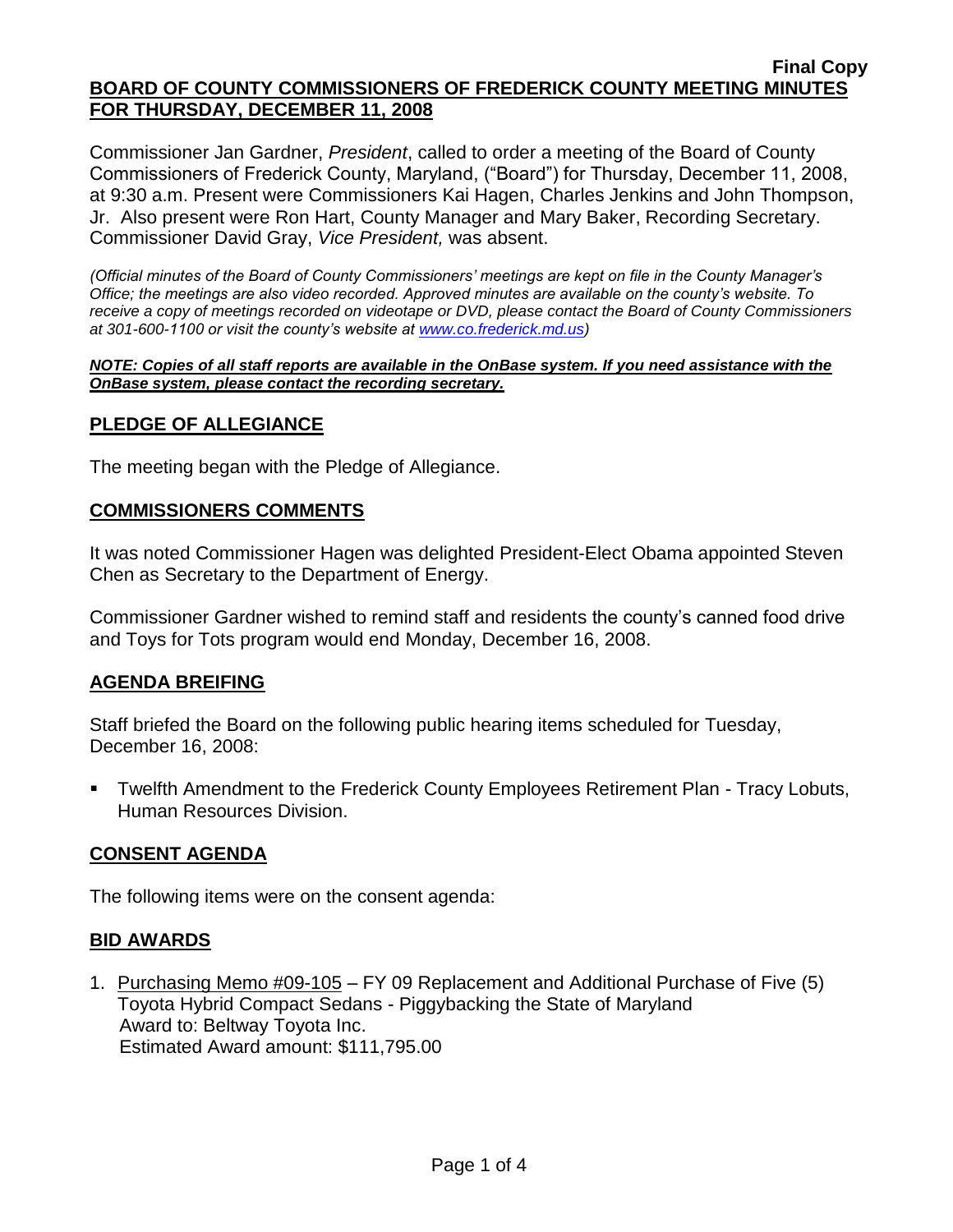2. Purchasing Memo #09-109 – Award Recommendation of RFP #09-06, Employee Assistance Program Services Award to: Deer Oaks EAP Services Award amount: \$168,120.00 base period plus three (3) possible renewals

# **BUDGET TRANSFERS**

- 1. BT-09-095, Fire and Rescue Services Division
- 2. BT-09-096, Fire and Rescue Services Division

## **GRANTS**

- 1. FFY 2008 Homeland Security Grant Program and Associated Budget Transfers Seamus Mooney, Emergency Management Division
- 2. FFY 2007 State Homeland Security Program Subgrant to Middletown Seamus Mooney, Emergency Management Division
- 3. FFY 2007 Urban Areas Security Program Grant Application for Mass Fatalities Plan Seamus Mooney, Emergency Management Division

## **EASEMENT**

1. The Fred Luchsinger Family Trust Partial Forest Resource Ordinance (FRO) Release

## **CHANGE ORDER**

1. New Design Water Treatment Plant Expansion, Contract 2, Construction Change Order No. 06

## **MISCELLANEOUS**

1. Metropolitan Washington Council of Governments (WashCOG) Contract for Employer Outreach Services – Nancy Norris, Transit Services Division

Commissioner Hagen moved to approve the consent agenda as presented. Commissioner Jenkins seconded the motion that passed 4-0 with Commissioner Gray absent.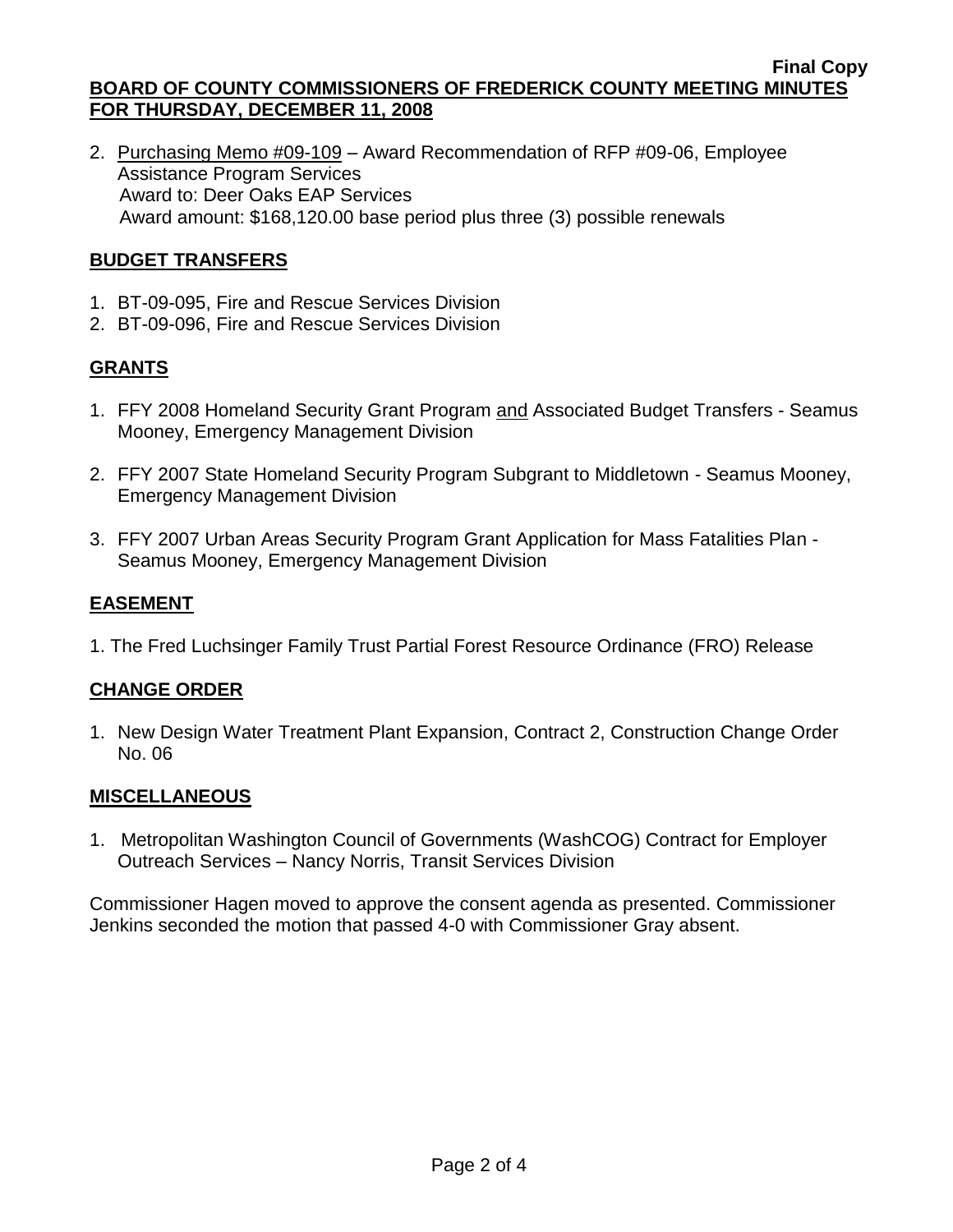#### **ADMINISTRATIVE BUSINESS**

## **Recognition of Transit Services Division - Drivers of the Year and "Best Fixed Route System" - Sherry Burford, Transit Services Division**

Commissioner Gardner presented the certificate of recognition to Wayne Smith and Carol Put man for being awarded drivers of the year by the Transportation Association of Maryland.

#### **Continuation of the Triennial Update of the Frederick County Water and Sewerage Plan (Public Hearing Held Tuesday, November 18, 2008) - Carole Larsen, Planning Division**

Ms. Larsen, Jim Gugel and Eric Soter, Planning Division, presented updates to the Board.

Commissioner Jenkins moved to retain W-5/S-5 in the Woodbourne Manor Subdivision lots 191, 192, 193 and a remainder including the community park. This motion failed due to lack of a second.

Commissioner Thompson called a point of order stating the motion conflicted with applicable laws.

There was consensus to approve staff's recommendation regarding the Demmitt property to maintain the W4/S4 classification on parcel 2 which would be expected to develop as an MXD project. Staff objected to retaining a "3" classification on parcel 4 currently zoned resource conservation and was not expected to be intensely developed.

There was consensus to support the change to the Alcoa, Inc. property to no planned service as recommended by staff.

Wendy Kearney, Deputy County Attorney, noted on page 3 – 41, Fountaindale/Braddock Heights Water System was factually inaccurate.

The Board directed staff to redraft the sentence naming Maryland Department of the Environment and not the Maryland Public Service Commission.

Commissioner Hagen moved to approve the triennial update of the Frederick County Water and Sewerage Plan including the updates and amendments presented today including the maps. Commissioner Thompson seconded the motion that passed 4-0 with Commissioner Gray absent.

## **COMMISSIONERS COMMENTS**

None.